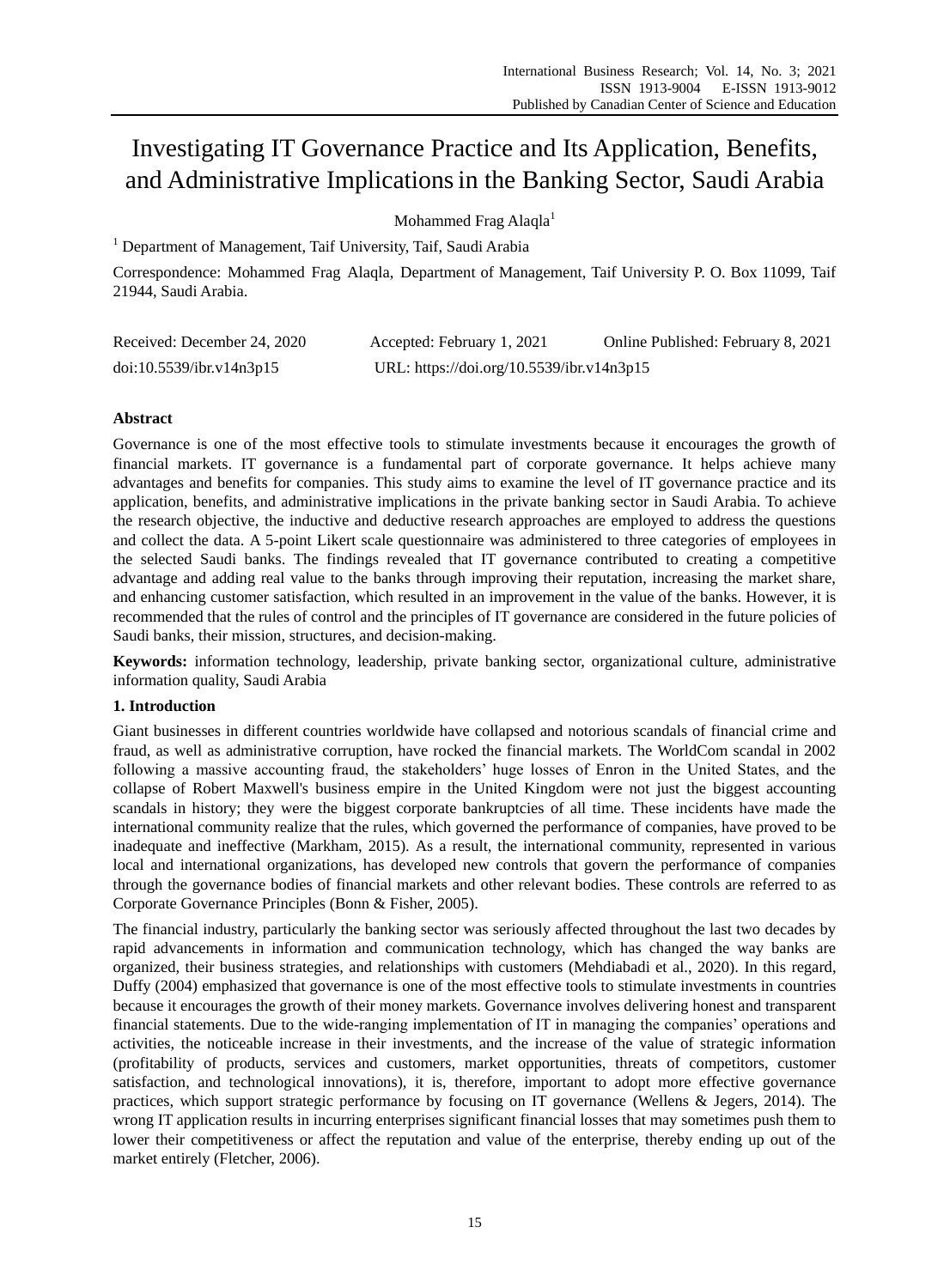IT governance is an integral part of corporate governance; it can achieve many advantages for companies. These include enhancing profitability and the effectiveness of the performance of business sectors, achieving competitive advantage, achieving stability and credibility of financial sectors at the local and international levels, promoting trade cooperation, and strengthening the relationship between business enterprises and stakeholders of all groups (Fakhra, 2001). Moreover, IT governance contributes to making many strategic decisions related to implementing and operating IT, thereby linking it with the overall strategic goals of business organizations. Therefore, IT governance has facilitated the process of collecting, recording, organizing, filtering, analyzing, and retrieving specific information and publishing it, including documents, records, and data stored in the computer's memory (Ul Musawir et al., 2017). For any business organization, information management systems are valuable because they compile and classify the best practices, store, and distribute them across the organization, which makes the organization less vulnerable to employee turnover (Javier & Fátima, 2011). The impact of the tremendous development in the field of information technology, which is based on the use of electronic computers in the production of information and electronic data processing systems in performing the required tasks is noticeably considerable. This has, in turn, resulted in a significant decrease in time and routine work that was manually applied daily by employees in the company (Lin, 2011). Accordingly, information is analyzed and processed to provide reports that help in rationalizing the decision-making process, generating planning budgets, and contributing effectively to make strategic decisions in the company. The use of modern information technology in information systems has provided many benefits. These benefits include accuracy in performing operations, speed in providing the necessary information, a significant reduction in operating costs, and tightening internal control over the implementation of operations (Zhu, 2004). Moreover, IT governance has an effective role in creating competitive advantages and adding real value to companies by maximizing the value, increasing competitive advantage, providing new products of high quality at lower costs, and improving the satisfaction of consumers and other related parties (Selig, 2018). Therefore, this study aims to address the following research question:

- 1. What are the elements and dimensions of the concept of IT governance in the banking sector in KSA?
- 2. Does IT governance play a role in enabling banks' IT governance and enhancing competitiveness?
- 3. Does IT governance increase the quality of administrative information in terms of reliability and suitability?

This study is significant research in the application of the IT governance principles and practices in business organizations due to the lack of related studies in the context of the developing countries, particularly the Arab world. The findings of this study emphasized that the increasingly growing business trend towards utilizing advanced techniques of information technology and the shift from traditional manual accounting systems to very advanced electronic accounting systems. Furthermore, the significance of the study is derived from the significant concept of IT governance and its application, which can achieve the interaction of financial and administrative systems in the interest of capital, investors, and stakeholders. Academically speaking, this study is significant research, which contributes to enriching the literature on IT governance and providing further insights into IT governance elements and dimensions. Unlike previous studies, this study investigated IT governance from an administrative standpoint, not from an accounting perspective. Finally, the findings of this study contribute to the body of knowledge in the wider Arab context IT governance to increase the quality of administrative information and improve decision-making in the Saudi banking sector.

## **2. Literature Review**

#### *2.1 Information Technology (IT)*

The tremendous and rapid changes over the last era of the twentieth century have increased global competition and the transformation of many large organizations into multinational companies. Therefore, the success and survival of organizations are very much dependent on their rapid response to adapt to these changes. IT provides the necessary tools, which help respond quickly and adapt to these changes efficiently and effectively. Industrial developments and the continuous shift towards increasing the degree of machinery and the use of advanced IT emphasized the necessity to keep abreast of this new technology to remain strong and productive by being able to compete and survive (Al-Mashari, 2005). IT has become the primary engine of change and, therefore, it is the basis for managing the processes and knowledge necessary to create and maintain economic and social activities for companies. The ability of companies to survive, grow, and continue is largely dependent on their efficiency in managing their IT systems to seize opportunities, take advantage of benefits, face challenges, and manage risks. Therefore, IT should be considered as an investment, which must be managed, not as a cost that must be contained (Nolan & McFarlan, 2005). Also, IT enables the organization to shorten time and distances in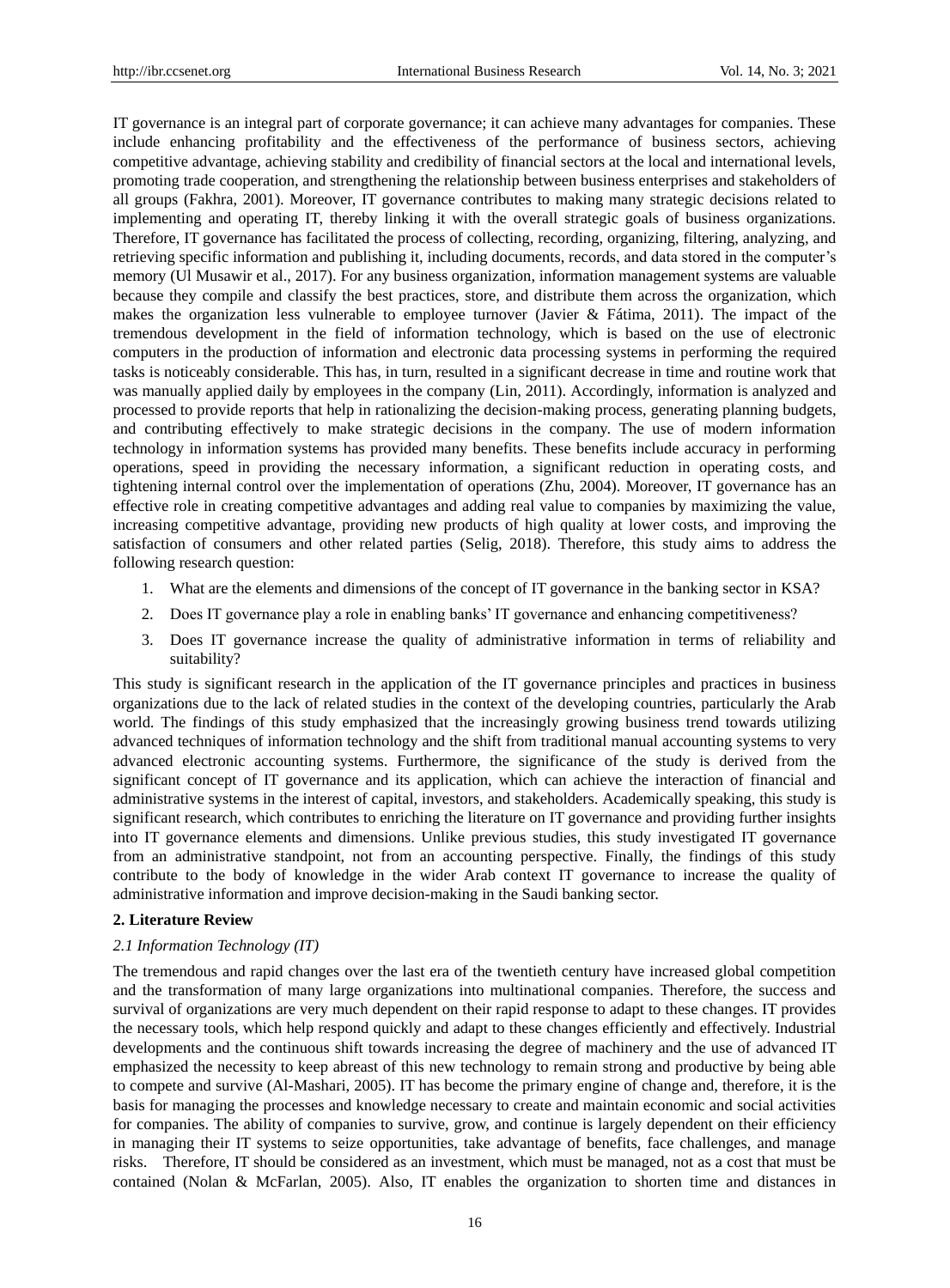communications, increase the range and depth of information access, and encourage faster and more effective sharing of knowledge (Abu Musa, 2005).

#### *2.2 The Application of IT Governance Practices*

It is important to support an effective application of IT governance practices within organizations. This can be done as follows (Robinson, 2005):

- Creating value: IT can create value for organizations if they are included in the organization's mission and strategy. The application of IT should meet the organization's requirements and its operations. This can be carried out through committees of supervision and guidance to achieve the feasibility of such an investment.
- Adding value: Investing in IT is a difficult administrative decision to be made due to the high costs incurred and uncertainty regarding its results. Therefore, a balance must be made concerning costs, risks, and revenues of IT investment.
- Sustaining value: The integration of internal control and IT-related risk management programs helps strengthen the organization's ability to create and sustain value by establishing a risk and control management framework. These processes must be continuous to identify and minimize the impact of risks and challenges such as detecting disasters or crises early to maintain the survival of businesses.
- Resource management: The investment in IT resources is an important item in the budget of any firm owing to the high investment costs in IT resources. Businesses face many challenges to maintain IT devices, data, and applications through constant, periodic updates. The IT resources include hardware, applications (software), databases, and employees who are carefully trained to acquire the necessary skills.
- Performance management: It is necessary to have specific mechanisms to measure the IT performance, the use of resources, the accompanying services, the performance of operations, and service delivery. These methods include the organizational capacity increase model, the balanced scorecard record, Six Sigma for measuring quality, and statistical analyses.
- IT governance supervision: both corporate governance and IT governance are interrelated processes that should be integrated into the firm's organizational structure. The implementation mechanisms of IT governance are 1) social mechanisms of implementation, 2) intellectual mechanisms of implementation, and 3) other supporting mechanisms of implementation of IT governance. Regarding the social mechanisms, the results of previous studies indicated that the social dimensions are an important factor in the implementation of the IT project and the development of implementation processes in the organization. Regarding the intellectual mechanisms, several communication channels can be used to publish and document businesses through many electronic sources. The IT manager manages knowledge by promoting and sharing it with employees by providing databases that allow them to easily access data (Schroeder  $\&$ Pauleen, 2007). The reactions of clients and their feedback about the services are important to be recorded by informal committees that follow complaints and inquiries and provide the required consultation (Chatwin, 2002). Concerning the supporting mechanisms of applying IT governance in the company, these include strategic planning, whereby the executive manager shoulders the responsibility of implementing the IT project by providing advice on various implemented mechanisms. He is also responsible for reviewing the company's annual reports, reviewing plans and models, and integrating them into the strategic planning and decision-making processes as part of the IT governance (Müller et al., 2019). However, the implementation of these mechanisms is a difficult and complicated process, which requires hugely concerted efforts. Therefore, mechanisms such as training employees on information systems, information technology, and making use of previous successful experiences and models in the implementation of the IT project are crucial along the application process (Rothwell, 2010).

## *2.3 The Concept of Administrative Information Quality*

Due to the existence of gigantic companies with their wide-ranging activities, means, and methods for gathering, analyzing, and classifying information has become necessary to be made available when decisions are made. These methods are called information systems (Fleisher & Bensoussan, 2015). The information system involves the operations of data collection from separate sources as an input of the system. This information is analyzed, classified, and documented to generate output information for the management in the decision-making process (Beckers & Bsat, 2002). Therefore, adopting a sound, scientific method or approach to obtain this information and organize the process of using it is one of the first and most important duties of modern management to rationalize its decisions, especially when this administration faces a huge amount of information on various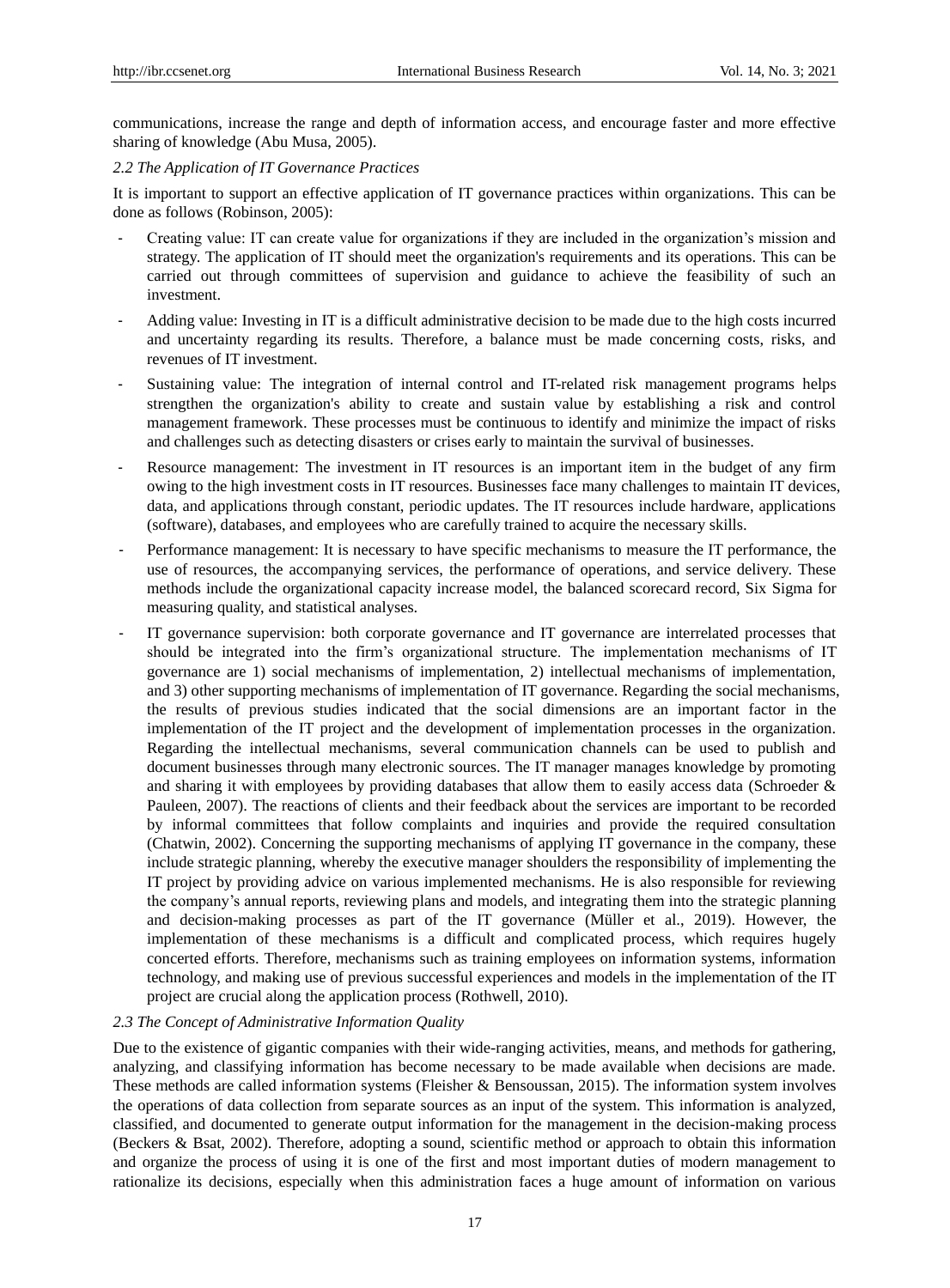aspects of daily work (recently called the Approach Information System). The concepts of quality of information involve two important elements, including general standards for measuring the quality of information and the characteristics of information quality (Lee et al., 2002). Information quality can be measured by five general standards, i.e., accuracy, the usefulness of information, efficiency, effectiveness, and prediction. According to the accuracy measure, the more accurate the information is, the higher the quality of information will be and the more valuable the information is (Al-Baz, 1990). Regarding the usefulness of information, this measure can be divided into five types of benefits, including formal benefit, time benefit, place benefit, the evaluation benefit, and the corrective benefit of information (Hussain et al., 2015). Regarding the characteristics of information quality, two main characteristics that can make information useful and meaningful for the decision-maker; relevant and reliable. In describing these two characteristics, the FASB indicated that relevance can be achieved when it has sub-properties, including the right timing, regulatory value, and predictive value. As for the reliability feature, it can be achieved when it has sub-properties, including the validity of information, objectivity, verification, comparability, and consistency of information when applying policies and procedures (Whittington, 2008). Figure 1 shows a conceptual framework of IT governance practices and its applications, benefits and administrative implications based on the literature review.



Figure 1. Conceptual framework of IT governance practices

#### **3. Research Methodology**

To achieve the study objective, inductive and deductive research approaches are employed to address the research questions. Following the inductive method, data were collected from different sources, including related books, references, and scholarly papers regarding information technology governance, as well as published reports that addressed the topic. On the other hand, the deductive method was used to examine the level of IT governance practice and its application, benefits, and administrative implications in the private banking sector in Saudi Arabia. To collect the data of the study, a 5-point Likert scale questionnaire was developed as the primary research instrument in this study. A stratified sampling method was adopted to calculate the representative sample due to the large size of the population. According to Al-Sayyad (1990), the following equation was used to calculate the sample size. The study population included the programmers and accountants in the financial, accounting, and administrative departments, the managers of information systems, and the IT experts in the selected Saudi banks. These banks included Al-Rajhi Bank, Arab Bank, National Commercial Bank, Riyad Bank, the Saudi French Bank, Saudi American Bank (SAMIA), the Saudi British Bank (SABB), and the Saudi Dutch Bank, as well as clients of these banks. Because of the large size of the population, a stratified sampling method has been implemented for a representative sample of the population. the sample size is calculated by using the following equation (Khalifa, 2005).

$$
n = \frac{x^2 NP(1 - P)}{e^2(N - 1) + x^2 P(1 - P)}
$$

, where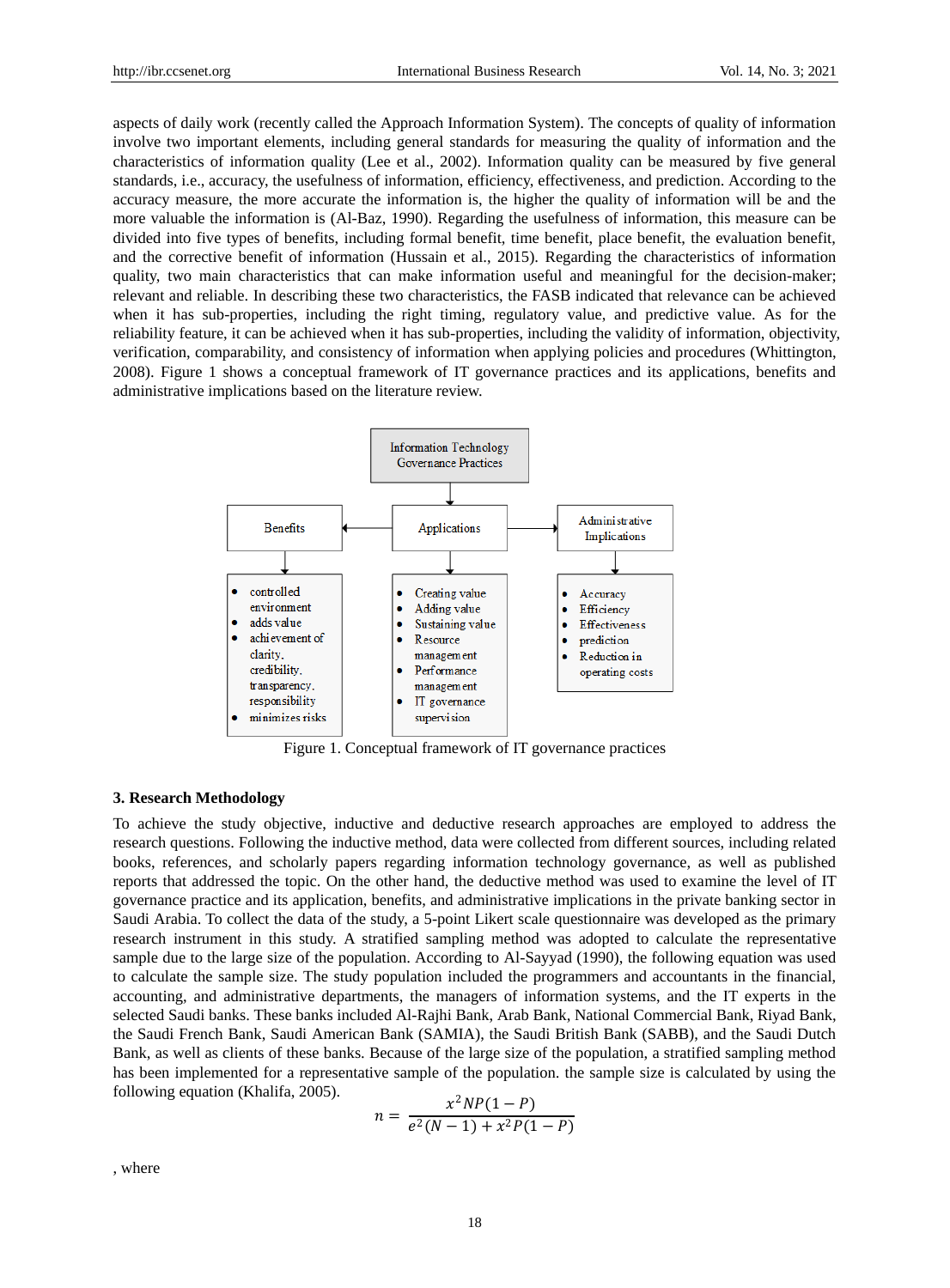- $n =$ sample size
- $N =$  Population size
- $x^2$  = Chi-square for the specified confidence level at 1 degree of freedom
- $P =$  Population proportion (50%)
- $e =$  margin of error

## **4. Analysis and Discussion of Results**

The respondents of the questionnaire are divided into three categories: the programmers and accountants in the financial, accounting, and administrative departments (103 employees), the information systems managers (18 employees), and the IT experts (91 employees) in the selected banks. Table 1 illustrates the obtained response rate of the questionnaire, which is reliable.

|  | Table 1. The response rate of the questionnaire |  |  |
|--|-------------------------------------------------|--|--|
|--|-------------------------------------------------|--|--|

| Respondents                               | Distributed           |     | Returned<br><b>Ouestionnaires</b> |     | Incomplete<br><b>Ouestionnaires</b> | Complete<br><b>Ouestionnaires</b> |      |
|-------------------------------------------|-----------------------|-----|-----------------------------------|-----|-------------------------------------|-----------------------------------|------|
|                                           | <b>Ouestionnaires</b> | No. | %                                 | No. | %                                   | No.                               | %    |
| Programmers in financial, accounting, and | 103                   | 89  | 86                                |     | 3.4                                 | 86                                | 83.5 |
| administrative departments                |                       |     |                                   |     |                                     |                                   |      |
| IT Managers                               | 18                    | 18  | 100                               |     | 11.1                                | 16                                | 88.9 |
| IT experts                                | 91                    | 90  | 99                                |     | 2.2                                 | 88                                | 96.7 |
| Total                                     | 212                   | 197 | 92.9                              |     | 3.6                                 | 190                               | 89.6 |

Moreover, SPSS was implemented to perform statistical data analysis, including the reliability of the study variables and hypotheses testing. Table 2 illustrates the alpha coefficients' values of the variables.

Table 2. Reliability of the study variables

| Variables of the Study                                                           | (Alpha) | Reliability |
|----------------------------------------------------------------------------------|---------|-------------|
| The application of IT governance $(X1.1-X1.10)$                                  | 0.5714  | 0.7559      |
| The benefits $\&$ advantages of IT governance $(X2.1-X2.10)$                     | 0.8017  | 0.8954      |
| IT governance practices $(X3.1-X3.10)$                                           | 0.7169  | 0.8467      |
| Administrative implications of IT governance (X4.1-X4.9)                         | 0.7198  | 0.8484      |
| The role of leadership and organizational culture in IT governance $(X5.1-X5.5)$ | 0.7397  | 0.8601      |

Based on the reliability results of Cronbach's alpha in Table 2 (ranging from 0.5714 to 0.8124), the values are reliable and, therefore, the results can be generalized. In the following section, the descriptive statistical analysis of the study variables is provided.

## *4.1 The Application of IT Governance*

Table 3 illustrates the respondents' perceptions about the application of IT governance in the selected Saudi banks, which shows total agreement among the respondents about the necessity of implementing IT governance.

Table 3. The respondents' perceptions about IT governance application

|                    |                 | Accountants &<br>Programmers |                |                 | IT Managers               |                |                 | IT Experts                |      | Total           |                           |                |
|--------------------|-----------------|------------------------------|----------------|-----------------|---------------------------|----------------|-----------------|---------------------------|------|-----------------|---------------------------|----------------|
|                    | Arithmetic mean | <b>Standard Deviation</b>    | Rank           | Arithmetic mean | <b>Standard Deviation</b> | Rank           | Arithmetic mean | <b>Standard Deviation</b> | Rank | Arithmetic mean | <b>Standard Deviation</b> | Rank           |
| $X_{1.1}$          | 3.65            | 0.38                         | $\overline{4}$ | 4.66            | 0.41                      | 4              | 3.88            | 0.42                      | 5    | 4.06            | 0.40                      | 4              |
| $X_{1.2}$          | 4.16            | 0.38                         | 3              | 4.81            | 0.34                      | $\overline{2}$ | 4.73            | 0.30                      | 1    | 4.57            | 0.34                      | 3              |
| $\mathbf{X}_{1.3}$ | 3.11            | 0.49                         | 8              | 3.41            | 0.57                      | 8              | 3.09            | 0.59                      | 9    | 3.20            | 0.55                      | 8              |
| $X_{1.4}$          | 2.90            | 0.64                         | 11             | 3.55            | 0.52                      | 7              | 3.62            | 0.57                      | 6    | 3.36            | 0.58                      | 7              |
| $X_{1.5}$          | 3.01            | 0.58                         | 10             | 2.73            | 0.61                      | 11             | 2.88            | 0.61                      | 10   | 2.87            | 0.60                      | 10             |
| $X_{1.6}$          | 4.82            | 0.33                         | 1              | 4.90            | 0.30                      |                | 4.15            | 0.35                      | 3    | 4.62            | 0.33                      | $\overline{2}$ |
| $X_{1.7}$          | 3.06            | 0.62                         | 9              | 3.11            | 0.49                      | 9              | 3.24            | 0.59                      | 8    | 3.14            | 0.57                      | 9              |
| $X_{1.8}$          | 3.17            | 0.51                         | 6              | 3.8             | 0.47                      | 6              | 3.47            | 0.58                      |      | 3.48            | 0.52                      | 6              |
| $X_{1.9}$          | 4.73            | 0.36                         | 2              | 4.79            | 0.36                      | 3              | 4.60            | 0.33                      | 2    | 4.71            | 0.35                      |                |
| $X_{1.10}$         | 3.55            | 0.42                         | 5              | 4.11            | 0.47                      | 5              | 3.91            | 0.35                      | 4    | 3.86            | 0.41                      | 5              |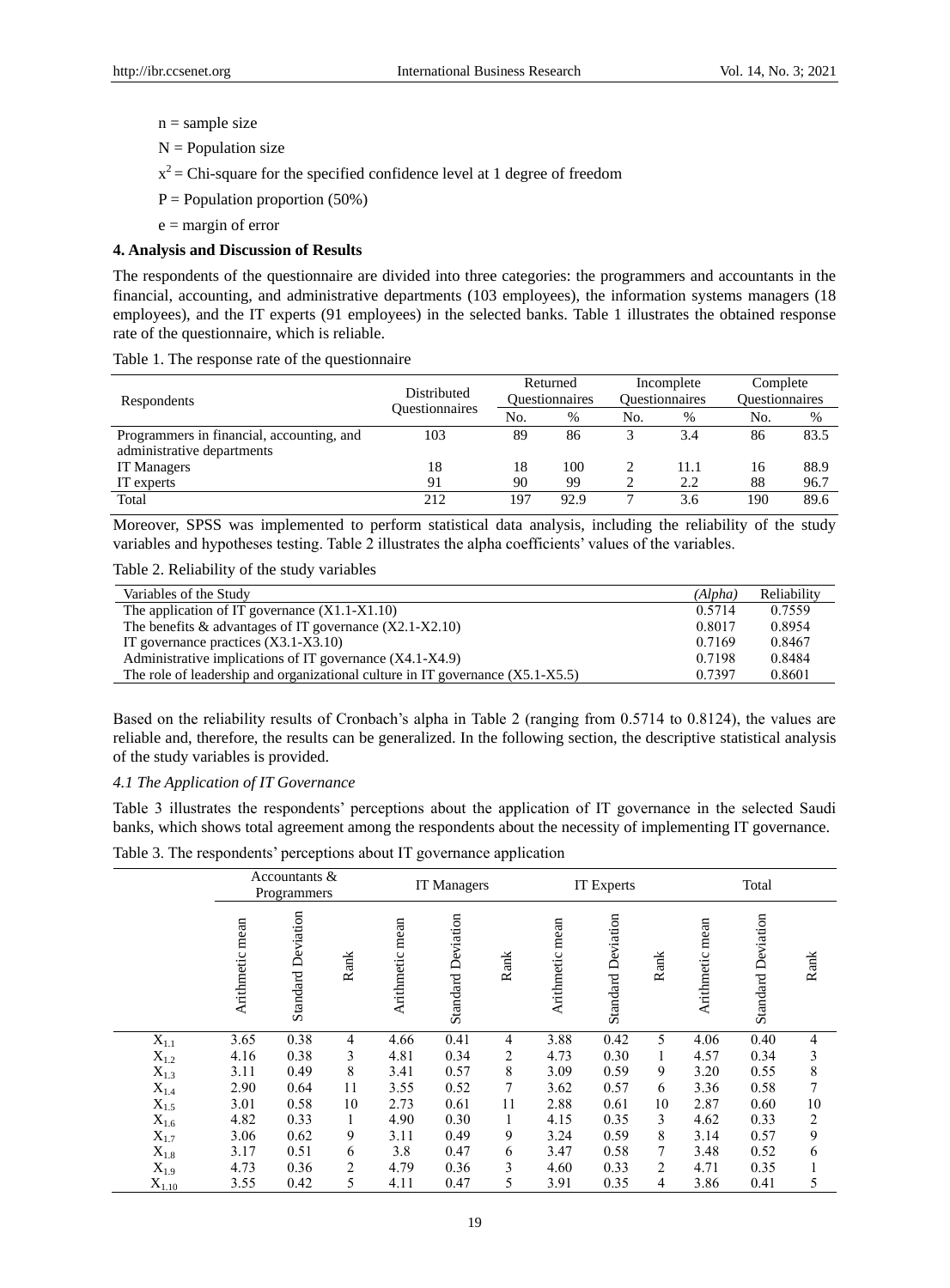Based on Table 3, the most important respondents' trends towards IT and information technology governance according to the arithmetic mean are as follows:

- (X1.9) Information technology governance focuses on the necessity of the strategic link between service providers and customers (Average capacity 4.71).
- (X1.6) Information technology governance is an integral part of the governance system because the IT governance principles include defining the responsibilities of the board of directors and holding shareholders accountable to the board (Average capacity 4.62).
- (X1.2) Implementing IT governance is the responsibility of the bank's board of directors and executive management (Average capacity 4.57).
- $\blacksquare$  (X1.1) The cost of IT can be justified by the benefits expected from it (Average capacity 4.06).
- $\blacksquare$  (X1.10) The bank has effective IT governance practices (Average capacity 3.86).
- (X1.8) The implementation of IT governance requires the support of leadership, organizational structures, and operations in the bank, including the bank's strategy and objectives to be achieved (Average capacity 3.48).

The results, which are illustrated in Table 3 showed that the standard deviation of all the variables is less than 1.0, which means that there is no variation in the answers of the respondents and that all the answers are close to the arithmetic mean of the variable. Also, the results showed that there is an agreement on arranging the bank's orientations towards information technology and information technology governance at the level of each group and the level of the total sample.

*4.2 The Benefits and Advantages of IT Governance*

Table 4 illustrates the respondents' perceptions about the benefits and advantages of IT governance in the selected Saudi banks, which shows total agreement among the respondents that the application of IT governance can achieve many benefits and advantages for the bank.

|            |                    | Accountants $\&$<br>Programmers |      | IT Managers        |                       |                |                    | IT Experts            |      | Total              |                       |                |
|------------|--------------------|---------------------------------|------|--------------------|-----------------------|----------------|--------------------|-----------------------|------|--------------------|-----------------------|----------------|
|            | Arithmetic<br>mean | Standard<br>Deviation           | Rank | Arithmetic<br>mean | Standard<br>Deviation | Rank           | Arithmetic<br>mean | Standard<br>Deviation | Rank | Arithmetic<br>mean | Standard<br>Deviation | Rank           |
| $X_{2.1}$  | 3.63               | 0.48                            | 8    | 4.01               | 0.41                  | 5              | 3.96               | 0.49                  | 8    | 3.86               | 0.46                  | $\,8\,$        |
| $X_{2.2}$  | 4.82               | 0.37                            | Τ.   | 4.91               | 0.33                  | 1              | 4.96               | 0.31                  |      | 4.89               | 0.34                  |                |
| $X_{2.3}$  | 4.77               | 0.38                            | 2    | 4.82               | 0.34                  | $\overline{c}$ | 4.91               | 0.33                  | 2    | 4.83               | 0.35                  | $\overline{c}$ |
| $X_{2.4}$  | 3.88               | 0.55                            | 7    | 3.92               | 0.32                  | 6              | 4.36               | 0.35                  | 4    | 4.05               | 0.41                  | 6              |
| $X_{2.5}$  | 4.09               | 0.39                            | 6    | 3.88               | 0.44                  | $\overline{7}$ | 4.87               | 0.37                  | 3    | 4.28               | 0.40                  | 4              |
| $X_{2.6}$  | 4.37               | 0.41                            | 5    | 3.81               | 0.52                  | 9              | 3.44               | 0.62                  | 9    | 3.87               | 0.52                  | 7              |
| $X_{2.7}$  | 3.17               | 0.57                            | 10   | 4.18               | 0.35                  | 3              | 4.08               | 0.42                  | 6    | 3.81               | 0.45                  | 9              |
| $X_{2.8}$  | 4.63               | 0.41                            | 3    | 4.11               | 0.39                  | $\overline{4}$ | 4.33               | 0.39                  | 5    | 4.36               | 0.39                  | 3              |
| $X_{2.9}$  | 3.40               | 0.51                            | 9    | 3.27               | 0.44                  | 10             | 3.31               | 0.41                  | 10   | 3.33               | 0.45                  | 10             |
| $X_{2.10}$ | 4.55               | 0.44                            | 4    | 3.83               | 0.51                  | 8              | 4.05               | 0.57                  | 7    | 4.14               | 0.51                  | 5              |

Table 4. The respondents' perceptions of IT benefits and advantages

According to Table 4, the most important advantages, or benefits for the bank due to the implementation of IT governance according to its relative importance are as follows:

- (X2.2) IT governance creates a controlled environment within the bank to ensure that IT is led and managed efficiently and effectively (Average of 4.89).
- (X2.3) IT governance leads to the achievement of clarity, credibility, transparency, responsibility, and internal control in the bank (Average of 4.83).
- (X2.8) IT governance adds value to the bank and minimizes risks associated with investments in IT (Average of 4.36).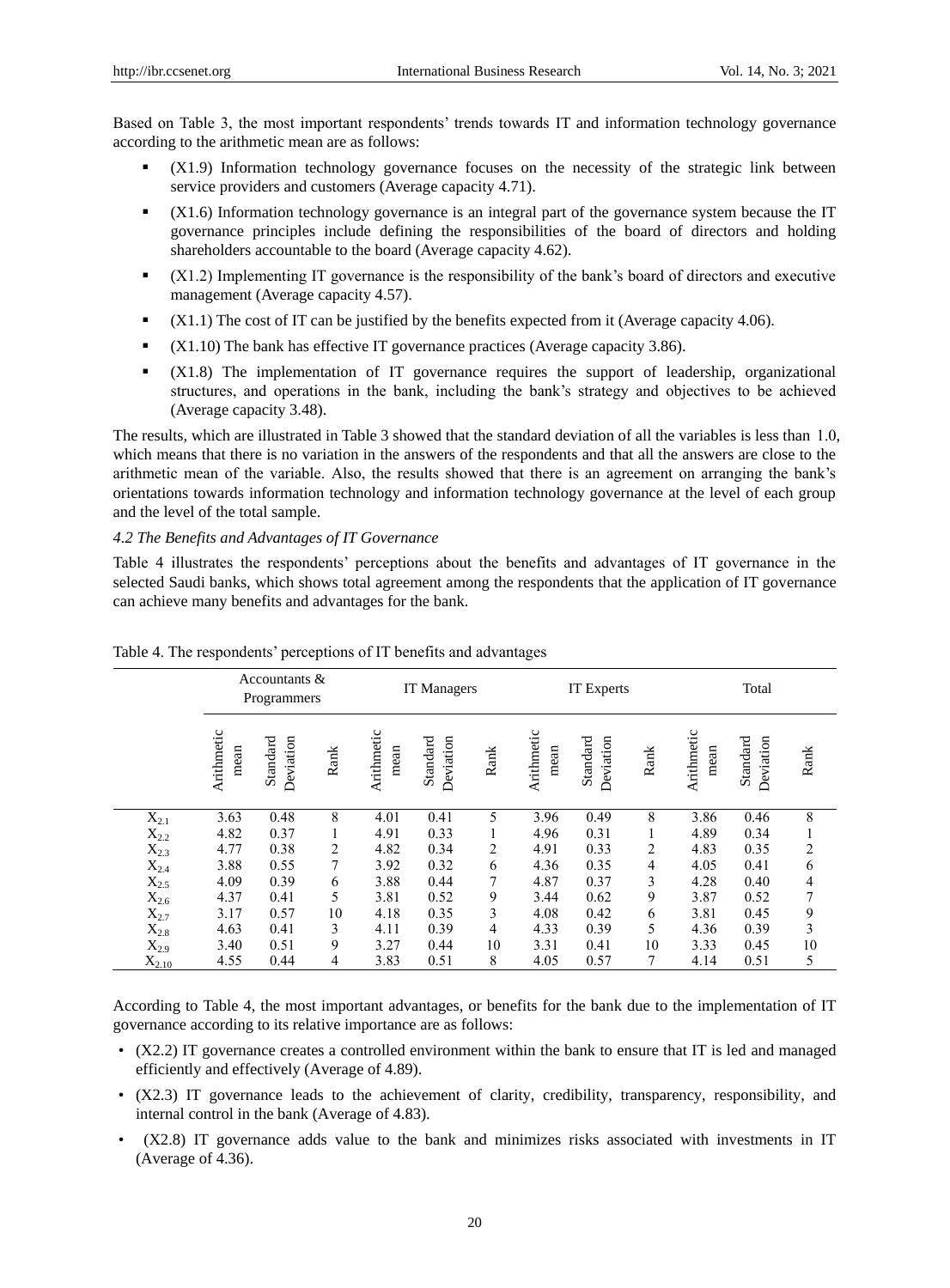- (X2.5) Implementing IT governance supports the achievement of organizational and business goals and maximizes investments in IT (Average of 4.28).
- (X2.10) IT governance creates a link between IT strategies and the bank's strategies (Average of 4.14).

According to Table 4, the results showed that the standard deviation of all the variables is less than 1.0, which means that there is no variation in the respondents' answers and that all the answers are close to the arithmetic mean of the variable. The results showed that there is agreement among the study groups that the application of information technology governance can lead to achieving several benefits/advantages for the bank.

## *4.3 IT Governance Practices*

Table 5 illustrates the respondents' perceptions about the IT governance practices in the selected Saudi banks, which shows total agreement among the respondents about the banks' IT governance practices.

|            |                 | Accountants $\&$<br>Programmers |      | IT Managers     |                           |      |                 | IT Experts                |                |                 | Total                     |                |  |
|------------|-----------------|---------------------------------|------|-----------------|---------------------------|------|-----------------|---------------------------|----------------|-----------------|---------------------------|----------------|--|
|            | Arithmetic mean | Standard<br>Deviation           | Rank | Arithmetic mean | <b>Standard Deviation</b> | Rank | Arithmetic mean | <b>Standard Deviation</b> | Rank           | Arithmetic mean | <b>Standard Deviation</b> | Rank           |  |
| $X_{3.1}$  | 4.22            | 0.39                            | 4    | 4.09            | 0.51                      | 5    | 4.37            | 0.38                      | 4              | 4.23            | 0.43                      | 5              |  |
| $X_{3.2}$  | 4.67            | 0.36                            |      | 4.54            | 0.38                      | 2    | 4.72            | 0.42                      | 1              | 4.64            | 0.39                      |                |  |
| $X_{3.3}$  | 3.07            | 0.52                            | 7    | 3.11            | 0.51                      | 8    | 3.09            | 0.58                      | 8              | 3.09            | 0.54                      | 8              |  |
| $X_{3.4}$  | 4.03            | 0.51                            | 5    | 4.56            | 0.37                      |      | 4.31            | 0.40                      | 3              | 4.30            | 0.43                      | 4              |  |
| $X_{3.5}$  | 3.01            | 0.32                            | 8    | 3.44            | 0.52                      | 7    | 3.65            | 0.38                      | 6              | 3.37            | 0.41                      | 7              |  |
| $X_{3.6}$  | 4.46            | 0.37                            | 2    | 4.21            | 0.39                      | 4    | 4.56            | 0.39                      | $\overline{2}$ | 4.41            | 0.38                      | $\overline{c}$ |  |
| $X_{3.7}$  | 2.45            | 0.56                            | 9    | 3.05            | 0.49                      | 9    | 3.01            | 0.62                      | 10             | 2.84            | 0.56                      | 9              |  |
| $X_{3.8}$  | 3.46            | 0.48                            | 6    | 3.88            | 0.58                      | 6    | 3.24            | 0.51                      | 7              | 3.53            | 0.52                      | 6              |  |
| $X_{3.9}$  | 4.31            | 0.41                            | 3    | 4.42            | 0.35                      | 3    | 4.21            | 0.44                      | 5              | 4.31            | 0.40                      | 3              |  |
| $X_{3.10}$ | 2.41            | 0.58                            | 10   | 3.01            | 0.39                      | 10   | 3.06            | 0.48                      | 9              | 2.83            | 0.48                      | 10             |  |

Table 5. The respondents' perceptions of IT governance practices

Table 5 shows that the most important practices adopted by companies in information technology governance, according to their relative importance, are respectively as follows:

- (X3.2) Management and Director of IT Governance (Average of 4.64).
- (X3.6) training the company's employees on IT projects (Average of 4.41).
- (X3.9) continuous self-evaluation and assurance of the independence of IT governance control activities in the company (Average of 4.31).
- (X3.4) Committees to oversee an IT project (Average of 4.30).
- (X3.1) Committees to direct IT oversight in a company (Average of 4.23).

It is also evident from the previous table that the standard deviation for all variables is less than the correct one, which means that there is no dispersion in the answers to the sample items and that there is agreement on the arrangement of IT governance practices.

## *4.4 Administrative Implications of IT Governance*

Table 6 illustrates the respondents' perceptions of the administrative implications of IT governance in the selected Saudi banks. The results showed total agreement among the respondents regarding the IT governance's administrative implications.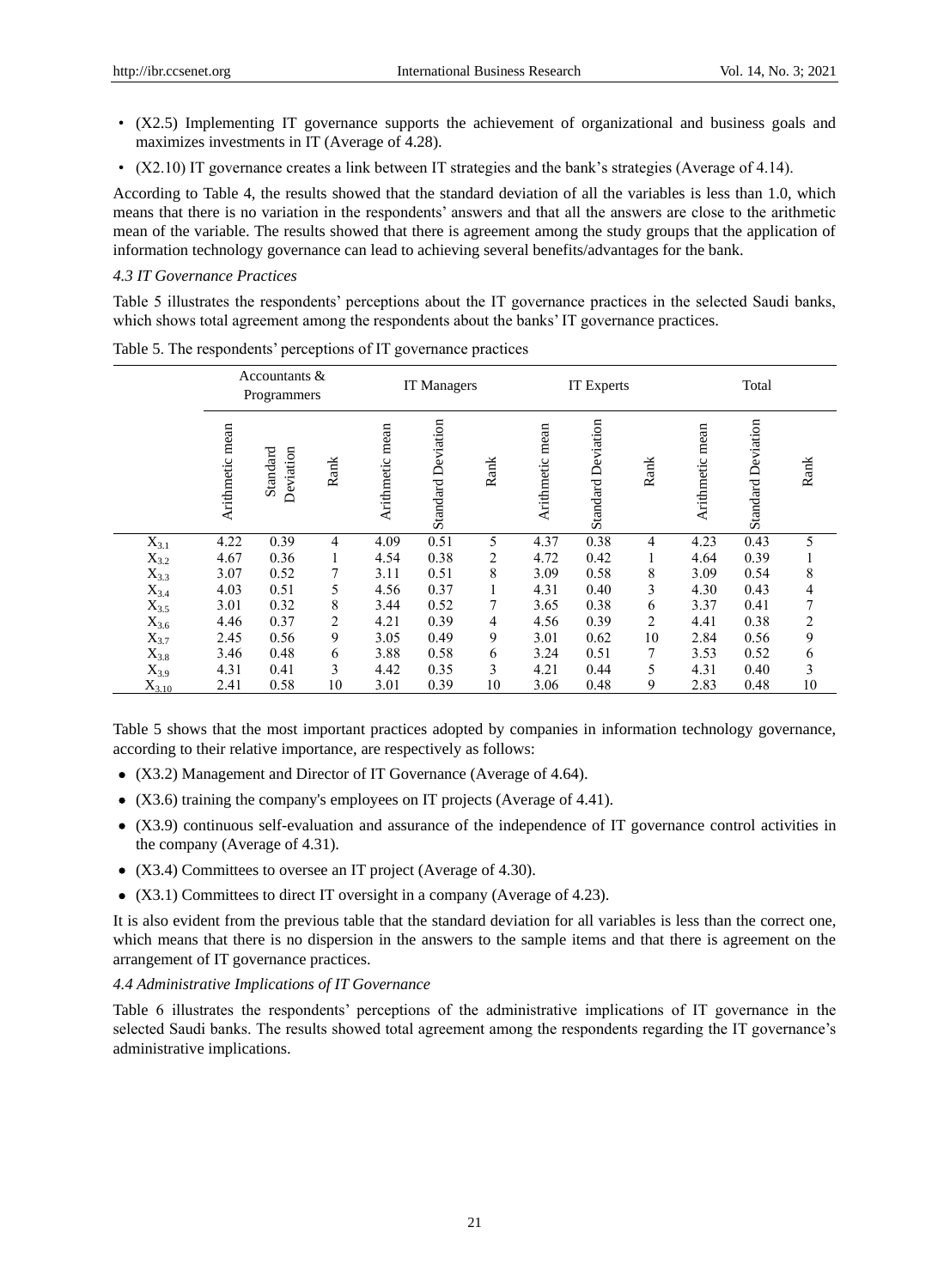|           |                 | Accountants &<br>Programmers |      | IT Managers     |                           |      |                    | <b>IT Experts</b>         |                |                    | Total                 |      |  |
|-----------|-----------------|------------------------------|------|-----------------|---------------------------|------|--------------------|---------------------------|----------------|--------------------|-----------------------|------|--|
|           | Arithmetic mean | Standard<br>Deviation        | Rank | Arithmetic mean | <b>Standard Deviation</b> | Rank | mean<br>Arithmetic | <b>Standard Deviation</b> | Rank           | mean<br>Arithmetic | Deviation<br>Standard | Rank |  |
| $X_{4.1}$ | 4.92            | 0.30                         |      | 4.76            | 0.33                      | 2    | 4.87               | 0.31                      |                | 4.85               | 0.31                  |      |  |
| $X_{4.2}$ | 3.12            | 0.55                         | 7    | 3.77            | 0.40                      | 5    | 3.81               | 0.50                      | 5              | 3.57               | 0.48                  |      |  |
| $X_{4.3}$ | 4.88            | 0.36                         | 2    | 4.91            | 0.33                      |      | 4.42               | 0.41                      | 3              | 4.74               | 0.37                  | 2    |  |
| $X_{4.4}$ | 4.01            | 0.50                         | 5    | 4.55            | 0.36                      | 3    | 4.56               | 0.33                      | $\overline{c}$ | 4.37               | 0.40                  | 3    |  |
| $X_{4.5}$ | 3.77            | 0.56                         | 6    | 4.09            | 0.40                      | 4    | 4.06               | 0.37                      | 4              | 3.97               | 0.44                  | 4    |  |
| $X_{4.6}$ | 2.66            | 0.58                         | 9    | 2.14            | 0.62                      | 9    | 2.77               | 0.41                      | 8              | 2.52               | 0.54                  | 8    |  |
| $X_{4.7}$ | 4.61            | 0.39                         | 3    | 3.71            | 0.60                      | 6    | 3.16               | 0.54                      | 7              | 3.83               | 0.51                  | 5    |  |
| $X_{4.8}$ | 2.74            | 0.52                         | 8    | 2.33            | 0.52                      | 8    | 2.41               | 0.61                      | 9              | 2.49               | 0.55                  | 9    |  |
| $X_{4.9}$ | 4.14            | 0.45                         | 4    | 3.14            | 0.70                      | 7    | 3.64               | 0.50                      | 6              | 3.64               | 0.55                  | 6    |  |

#### Table 6. The respondents' perceptions about administrative implications of IT governance

Based on the results in Table 6, the management implications of IT governance according to the arithmetic mean are as follows:

- (X4.1) Accuracy in performing mathematical and administrative operations (Average of 4.85).
- (X4.3) Reduction in operating costs (Average of 4.74).
- (X4.4) Increased ability to store massive amounts of data and information (Average of 4.37).
- (X4.5) Tight control over the implementation of operations (Average of 3.97).
- (X4.7) Accountability and Management Control (Average of 3.83).

Besides, the results showed that the standard deviation of all the variables is less than 1.0, which indicates that there is no variation in the responses. On the contrary, there is consistency, convergence, and agreement on the specific answers about the administrative repercussions by the governance of information technology.

#### *4.5 The Role of Leadership and Organizational Culture in IT Governance*

Table 7 illustrates the respondents' perceptions about the impact of leadership and organizational culture on IT governance in the selected Saudi banks. The results showed total agreement among the respondents regarding the influence of leadership and organizational culture on IT governance.

|            |  |  |  |  |  | Table 7. The respondents' perceptions about the impact of leadership and organizational culture on IT |  |  |
|------------|--|--|--|--|--|-------------------------------------------------------------------------------------------------------|--|--|
| governance |  |  |  |  |  |                                                                                                       |  |  |

|           |                    | Accountants $\&$<br>Programmers |      |                 | IT Managers               |                |                 | IT Experts                |                |                    | Total                     |      |  |
|-----------|--------------------|---------------------------------|------|-----------------|---------------------------|----------------|-----------------|---------------------------|----------------|--------------------|---------------------------|------|--|
|           | mean<br>Arithmetic | Standard<br>Deviation           | Rank | Arithmetic mean | <b>Standard Deviation</b> | Rank           | Arithmetic mean | <b>Standard Deviation</b> | Rank           | mean<br>Arithmetic | <b>Standard Deviation</b> | Rank |  |
| $X_{4.1}$ | 4.92               | 0.30                            |      | 4.76            | 0.33                      | $\overline{2}$ | 4.87            | 0.31                      |                | 4.85               | 0.31                      |      |  |
| $X_{4.2}$ | 3.12               | 0.55                            | 7    | 3.77            | 0.40                      | 5              | 3.81            | 0.50                      | 5              | 3.57               | 0.48                      |      |  |
| $X_{4.3}$ | 4.88               | 0.36                            | 2    | 4.91            | 0.33                      |                | 4.42            | 0.41                      | 3              | 4.74               | 0.37                      | 2    |  |
| $X_{4.4}$ | 4.01               | 0.50                            | 5    | 4.55            | 0.36                      | 3              | 4.56            | 0.33                      | $\overline{c}$ | 4.37               | 0.40                      | 3    |  |
| $X_{4.5}$ | 3.77               | 0.56                            | 6    | 4.09            | 0.40                      | 4              | 4.06            | 0.37                      | 4              | 3.97               | 0.44                      | 4    |  |
| $X_{4.6}$ | 2.66               | 0.58                            | 9    | 2.14            | 0.62                      | 9              | 2.77            | 0.41                      | 8              | 2.52               | 0.54                      | 8    |  |
| $X_{4.7}$ | 4.61               | 0.39                            | 3    | 3.71            | 0.60                      | 6              | 3.16            | 0.54                      | 7              | 3.83               | 0.51                      | 5    |  |
| $X_{4.8}$ | 2.74               | 0.52                            | 8    | 2.33            | 0.52                      | 8              | 2.41            | 0.61                      | 9              | 2.49               | 0.55                      | 9    |  |
| $X_{4.9}$ | 4.14               | 0.45                            | 4    | 3.14            | 0.70                      | 7              | 3.64            | 0.50                      | 6              | 3.64               | 0.55                      | 6    |  |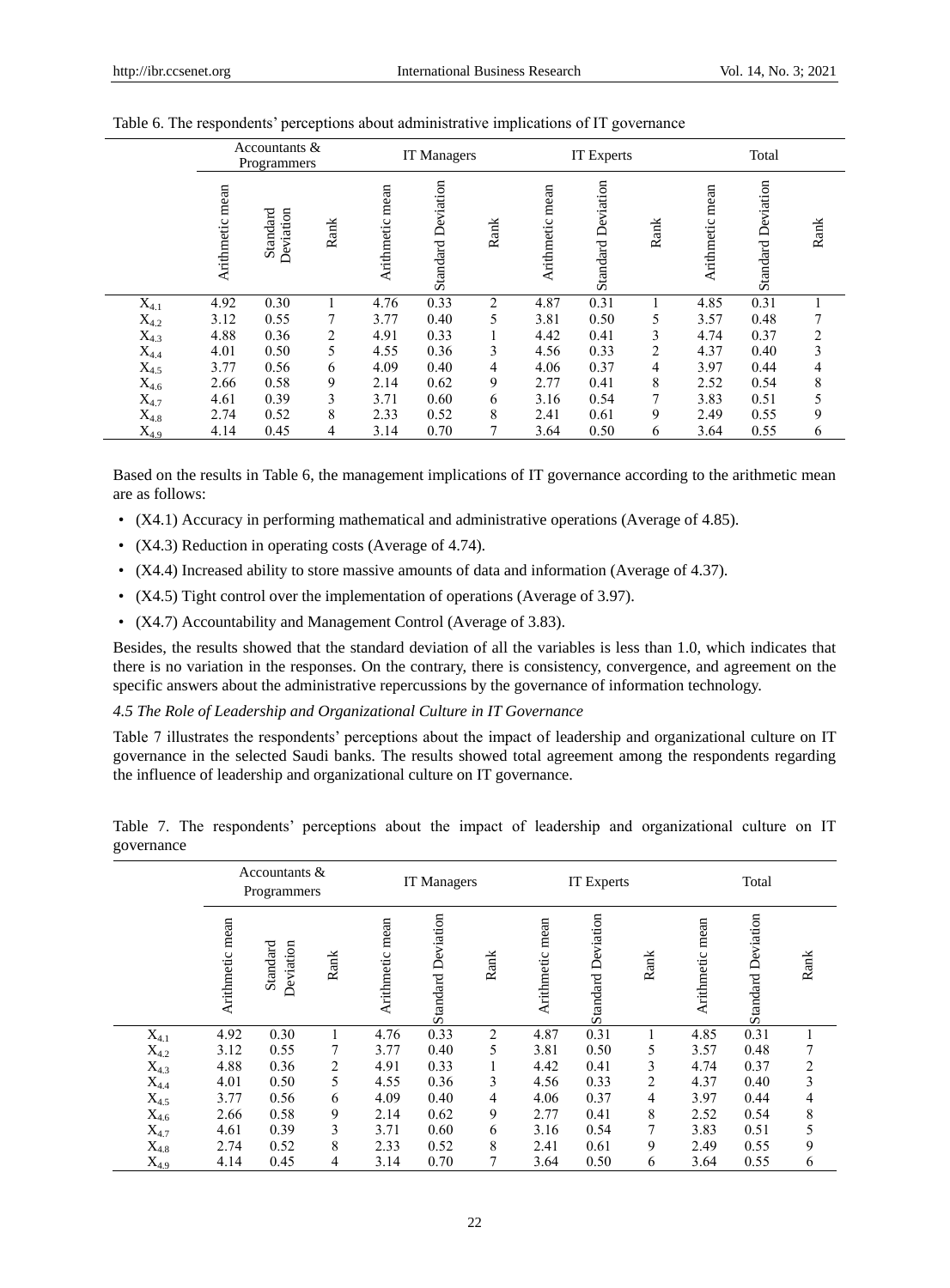Table 7 illustrates that both leadership and organizational culture play an important role in implementing IT governance in the bank and that its relative importance is as follows:

- (X5.1) The effective leadership of the bank plays an important role in implementing IT governance (Average of 4.69).
- (X5.2) The success in implementing information technology governance in the bank is related to the culture of learning and development (Average of 4.43).
- (X5.4) The success in implementing information technology governance in the bank is related to the culture of support and cooperation in the bank (Average of 3.88).
- (X5.3) Successful implementation of IT governance in a bank is related to participation in authority (delegation of authority) and decision-making (Average of 3.81).

The results in Table 7 showed that the standard deviation for all the variables is less than 1.0, which indicates that the respondents agreed on the importance of leadership and organizational culture in implementing IT governance.

Moreover, Kruskal Wallis Test was used to test the significance of differences between the averages of the respondents' perceptions about the previously analyzed dimensions of IT governance as illustrated in Table 8. Table 8 shows that the differences regarding the perceptions of the three study groups on the variables related to IT governance are insignificant differences at a significant level of 0.05 to 0.01. The results indicated that there is consistency among the groups about the relative importance of the sub-components of each variable of the study although they have different jobs.

|         |                                                                           |                              | Estimates             |               | (Ka2)             | Significance |                    |
|---------|---------------------------------------------------------------------------|------------------------------|-----------------------|---------------|-------------------|--------------|--------------------|
|         | Variables & Variable Symbol                                               | Accountants &<br>Programmers | IT<br><b>Managers</b> | IT<br>Experts | Kruskal<br>Wallis | level        | Type of Difference |
| $X_1$   | The application of IT<br>governance                                       | 3.97                         | 3.86                  | 3.57          | 7.001             | 0.027        | Insignificant      |
| $X_{2}$ | Benefits & advantages of IT<br>governance                                 | 4.13                         | 4.07                  | 4.23          | 9.660             | 0.178        | Significant        |
| $X_3$   | IT governance practices                                                   | 3.61                         | 3.83                  | 3.82          | 6.151             | 0.038        | Insignificant      |
| $X_4$   | Administrative implications of<br>IT governance                           | 3.87                         | 3.71                  | 3.74          | 8.519             | 0.041        | Insignificant      |
| $X_5$   | The role of leadership $\&$<br>organizational culture in IT<br>governance | 3.74                         | 3.89                  | 3.76          | 8.711             | 0.034        | Insignificant      |

Table 8. Results of the Kruskal-Wallis Test

(\*) significant at 10% level of significance

#### **5. Conclusion**

The findings of the study emphasized that IT governance is an integral part of corporate governance. IT governance is considered one of the most important strategic determinants of the success or failure of organizations. In the Saudi banks, IT governance contributed to creating a competitive advantage and adding real value to these banks through improving their reputation, increasing the market share, and enhancing customer satisfaction and other related parties, which resulted in an improvement in the value of the bank. Consequently, the effective application of IT governance is considered an asset and a good investment for these banks. Moreover, the findings revealed that IT governance is a key element in the application of effective and advanced technology in banks. Furthermore, IT governance is an appropriate input to increase the benefit of information because one of the elements of strengthening the governance system is the existence of an efficient and transparent information system, which ensures the prompt provision of information. The results of the study showed that the most important advantages and benefits of implementing IT governance are: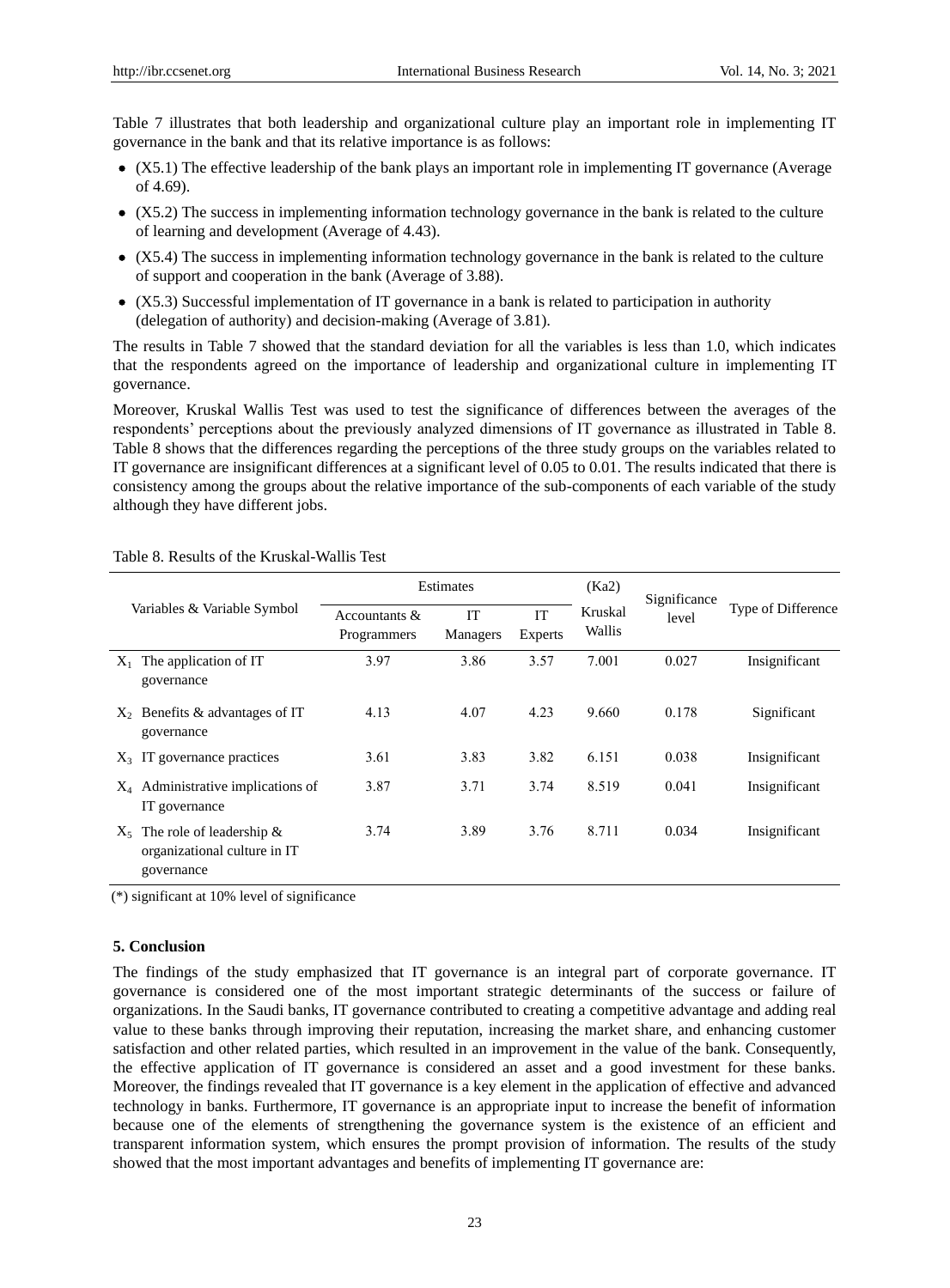- Creating a controlled environment within the company to ensure efficient and effective leadership and management of IT.
- Achieving clarity, credibility, transparency, and internal control in the company.
- Adding value to the bank and diminishing the risks associated with investments in IT.
- Supporting the achievement of organizational goals, business goals, and maximizing investments in IT.
- Establishing a link between IT strategies and the bank's strategies.

Moreover, the results of the study showed that the most important practices adopted by companies in IT governance are as follows:

- Managing and directing IT governance.
- Training bank employees in IT projects.
- Providing continuous assessment and ensuring the independence of IT governance control activities at the bank.
- Providing IT control committees of IT projects.

Based on the findings of the study, the following recommendations are advanced.

- Making use of the multiple benefits achieved by the implementation of enterprise resource planning systems (ERP) and IT governance. Such an application can be utilized in business organizations operating in the Saudi context.
- Including the rules of control and the principles of IT governance in the future policies of Saudi banks, their mission, structures, and decisions.
- Emphasizing the importance of the role of senior management in the successful implementation of IT projects through an effective commitment and participation in implementing these projects.

## **References**

- Abu Musa, A. A. S. (2005). Linking information technology governance and activating corporate governance: A suggested model from the context of administration accounting. *Scientific Journal of Trade and Finance, Faculty of Commerce, Tanta University*, *1*(2).
- Al-Baz, M. A. (1990). A Proposed Approach to Improving the Quality of Accounting Information for Decision-Making, Scientific. *Journal of Economics and Trade, Faculty of Commerce, Ain Shams University*, *2*.
- Al-Mashari, M. (2005). The role of benchmarking in best practice management and knowledge. *The Journal of Computer Information Systems*, *6*(3), 5-10.
- Al-Sayyad, J. M. (1990). *Statistical Sampling*. Ain Shams Library.
- Beckers, A. M., & Bsat, M. Z. (2002). A DSS classification model for research in human resource information systems. *Information Systems Management*, *19*(3), 41-50. https://doi.org/10.1201/1078/43201.19.3.20020601/37169.6
- Bonn, I., & Fisher, J. (2005). Corporate governance and business ethics: Insights from the strategic planning experience. *Corporate Governance: An International Review*, *13*(6), 730-738. https://doi.org/10.1111/j.1467-8683.2005.00466.x
- Chatwin, R. (2002). On the equivalence of pricing and discount allocation problems in revenue management. *INFORMS, San Jose*.
- Duffy, M. N. (2004). Corporate governance and client investing. *Journal of Accountancy-New York-*, *197*(1), 43-52.
- Fakhra, M. A.-M. (2001). The impact of the governance of joint-stock companies listed on stock markets on the degree of disclosure of financial and administrative data. *Journal of Financial and Commercial Studies, Faculty of Commerce, Beni Suef - Cairo University*, *13*(1).
- Fleisher, C. S., & Bensoussan, B. E. (2015). *Business and competitive analysis: effective application of new and classic methods*. FT press.
- Fletcher, M. (2006). *Five Domains of Information Technology Governance for consideration by Boards of Directors*. The University of Oregon.